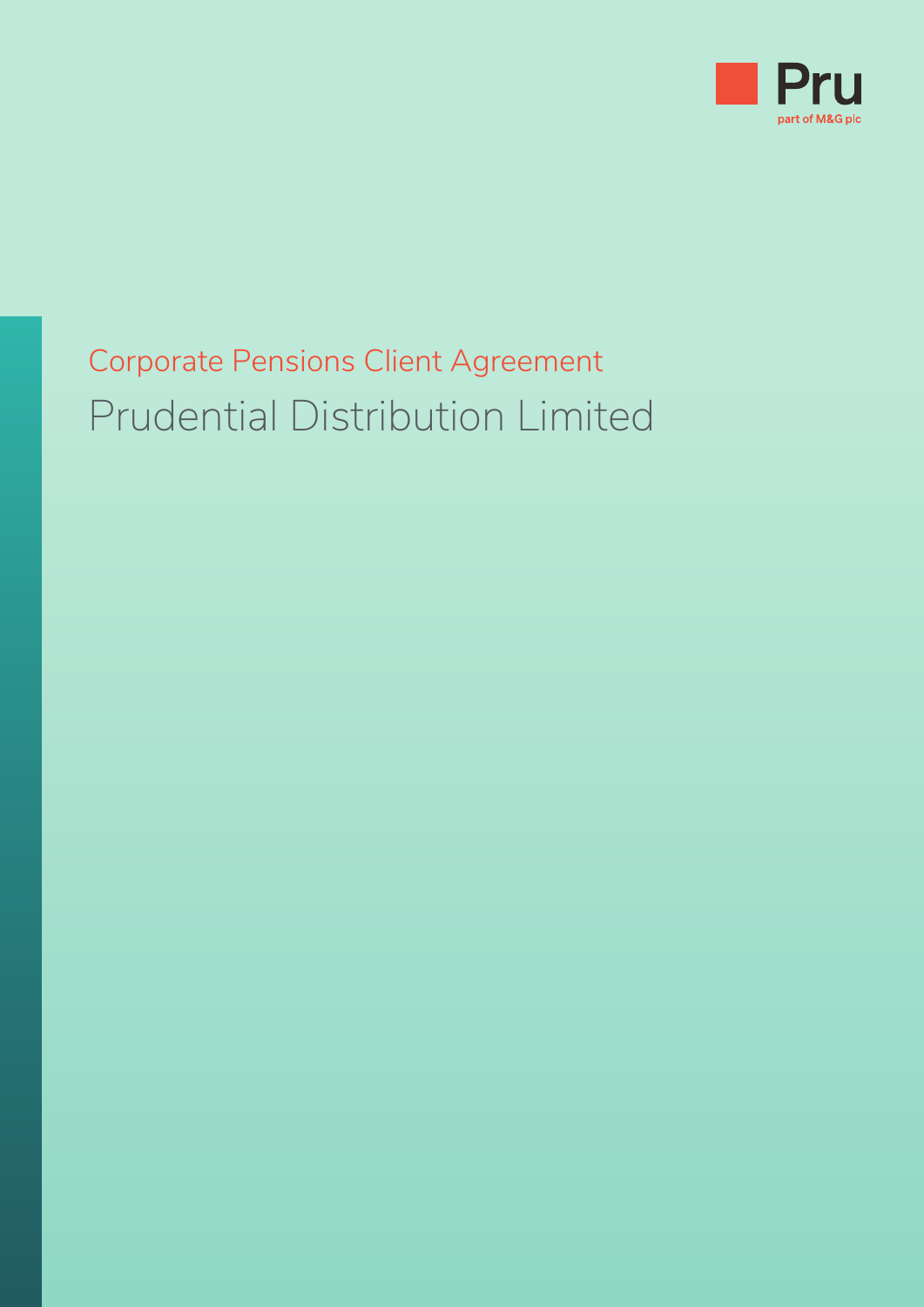| 1. | Introduction                                | 3 |
|----|---------------------------------------------|---|
| 2. | About us and our services                   | 3 |
| 3. | What will you have to pay?                  | 4 |
| 4. | How to contact us and how we'll contact you | 4 |
| 5. | Confidentiality                             | 4 |
| 6. | How we use your personal information        | 4 |
| 7. | Verification of your identity               | 4 |
| 8. | Our responsibility to you                   | 5 |
| 9. | Legal and Tax                               | 5 |
|    | 10. Amendments                              | 5 |
|    | 11. Regulation                              | 6 |
|    | 12. Your client category                    | 6 |
|    | 13. Conflict of interest                    | 6 |
|    | 14. Financial strength                      | 6 |
|    | 15. Complaints and compensation             | 6 |
|    | 16. Risks                                   | 7 |
|    | 17. Governing law                           | 7 |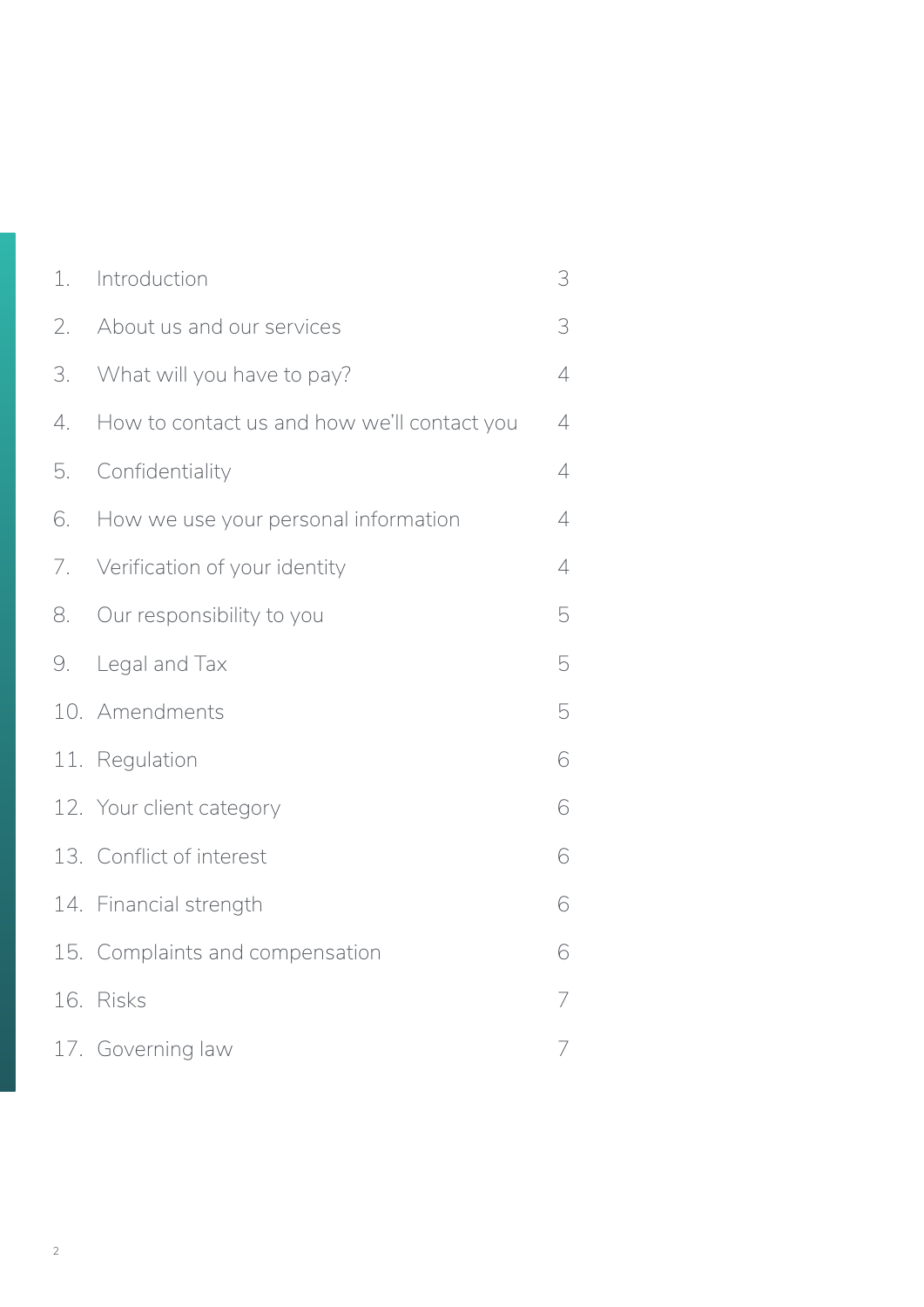#### <span id="page-2-0"></span>1. Introduction

This Agreement sets out the terms and conditions for the services that we, as Prudential Distribution Limited (PDL), will provide you. It covers your rights and obligations, as well as those of PDL.

**As this is a legally binding contract between us and you, it's important that you read this document carefully and keep it in a safe place for future reference.** If you decide to proceed with our services, the terms of this agreement will be deemed to apply from the point at which we provide the service for you.

If after reading this agreement, you've got any further questions or if anything is unclear to you, please contact us using the details in section 4, "How to contact us and how we'll contact you".

To use our services, you must be aged 18 or over and ordinarily a resident in the UK for tax purposes.

#### **Other documents**

In addition to this agreement, the following documents will provide you with important product information:

- Key Features Document
- Key Features Illustration
- Fund Guide

## 2. About us and our services

#### **2.1 Our service**

We offer a non-advised information service on retirement products that are provided by The Prudential Assurance Company Limited. You will not receive advice or a recommendation from us.

We can support you and give you factual information to help you to make an informed decision online or over the phone or a mix of these – whatever is most appropriate and convenient for you. The decisions you make are your responsibility and we can only give you factual information to help you make them.

The service we offer is different from an independent financial adviser who is obliged to consider all investment and retirement products from all providers. It's also different to a restricted advice service which offers recommendations on a limited number of products from one or more providers. When you make the decision to use our service, you should be comfortable that a nonadvised service is right for you.

Please note that supporting information, such as information on our website or that contained within product literature, is not personalised to you or tailored to your individual needs or circumstances.

If you think you would benefit from independent financial advice, or if you wish to take financial advice to discuss any relevant implications of the choices you make, and you don't have a financial adviser, you can find one at **[unbiased.co.uk](https://www.unbiased.co.uk)**

We don't review your plans on your behalf. We'll write to you with a statement of the current value of your plan/investment. It's your responsibility to monitor the performance of the product(s) you hold with Prudential.

We'll act honestly, fairly and professionally in your best interests.

#### **2.2 Products we offer**

Prudential Distribution Limited offer the Corporate Pension Products from The Prudential Assurance Company Limited (PAC). The terms of this Client Agreement cover these products and services.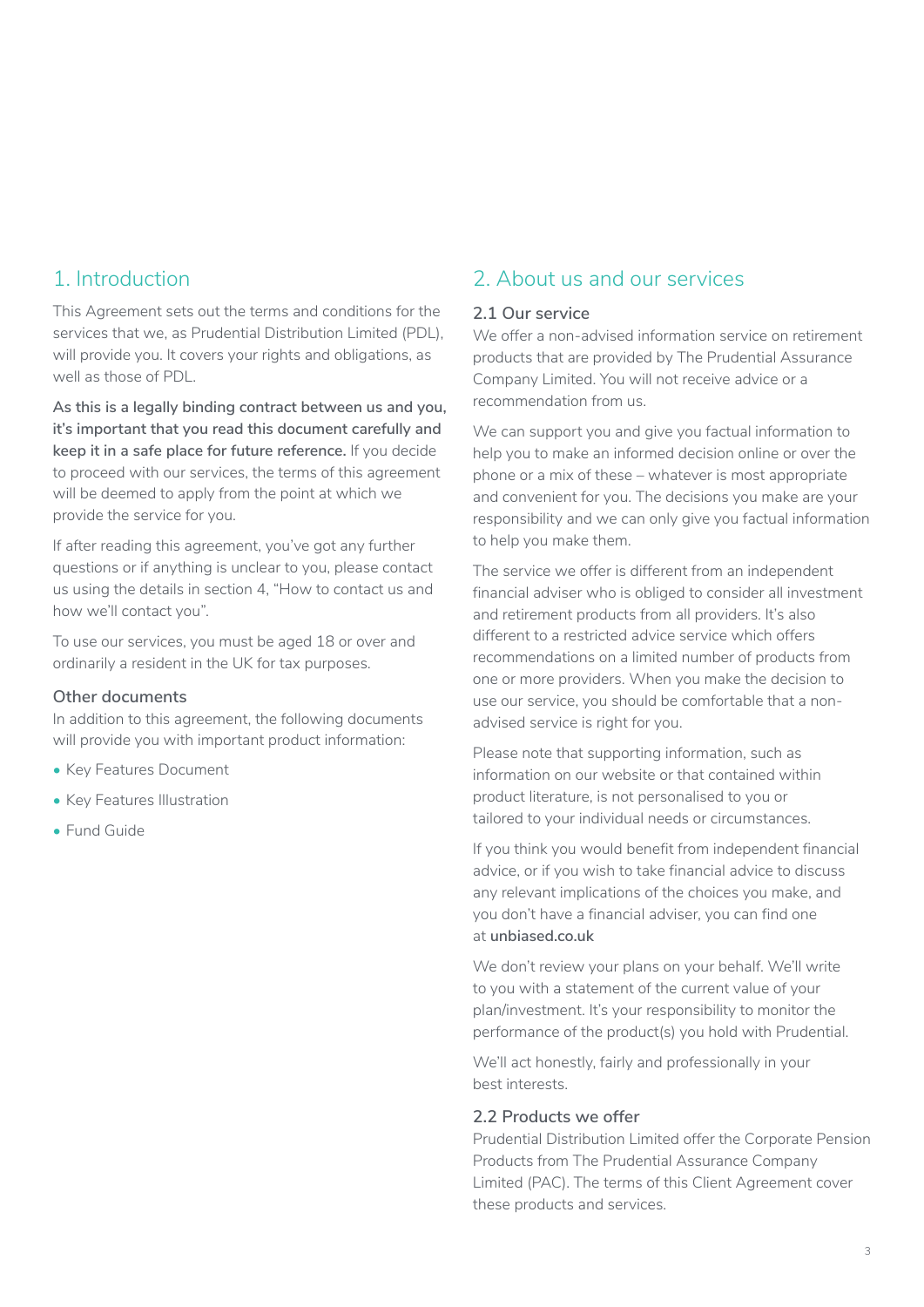# <span id="page-3-0"></span>3. What will you have to pay?

You'll be informed about the total amount of our charges before you proceed with an investment.

Charges and costs are shown in product Fund Guides and Key Features Documents, as well as any personal illustrations.

You can't cancel your plan. However, you can reduce or stop your payments at any time. Reducing or stopping your payments will reduce your future pension benefits. Please remember that we'll keep taking our charges, even if you stop your payments.

We might change our charges in the future.

Please make sure you understand how much these charges are before proceeding.

# 4. How to contact us and how we'll contact you

You can contact us on the telephone number provided in the correspondence we send you, or on **0800 000 000** – our lines are open from 8am-6pm, Monday to Friday. You may also contact us at the following address;

**Craigforth Stirling FK9 4UE**

We might record your call for training and quality purposes.

Our correspondence with you will be sent by us to the address that we have on file for you. All information supplied by us, and all communications between us and you, will be in English. When communicating with you, the acceptable forms of communication will be letter and telephone. If you have any special requirements in terms of how we communicate with you, please let us know and we'll make every effort to accommodate those.

# 5. Confidentiality

We'll maintain the confidentiality of sensitive personal information you provide and will only disclose it as is reasonably necessary in order to provide you with the services that you have requested. This may include disclosure to Providers and other entities within M&G plc, or where the disclosure is required in accordance with any applicable laws and regulations.

## 6. How we use your personal information

For a copy of our latest Data Protection Notice, please visit **[pru.co.uk/mydata-cp](http://www.pru.co.uk/mydata-cp)**. This details how and why we use your personal information (including any sensitive personal information), who we may share it with and your rights around your personal information. Alternatively, you can request a hard copy to be sent to you by writing to The Data Protection Officer, Customer Service Centre, Lancing BN15 8GB.

Please note that we collect personal information from you that is necessary for us to either provide you with the product or service you've requested or to comply with statutory or contractual requirements. Unfortunately if you don't provide all of the information we require this may mean we are unable to provide our products and services to you.

# 7. Verification of your identity

Our regulator, the Financial Conduct Authority (FCA), requires us to verify the identity of our customers. We may use approved credit reference agencies, tracing companies, financial crime prevention agencies, or publicly available information, to help us to check your identity, as well as to prevent fraud and money laundering; this may include checks on your current or previous addresses.

Results of these may be recorded for future reference.

These checks may also be carried out for a joint policy holder or person(s) that you provide personal information on.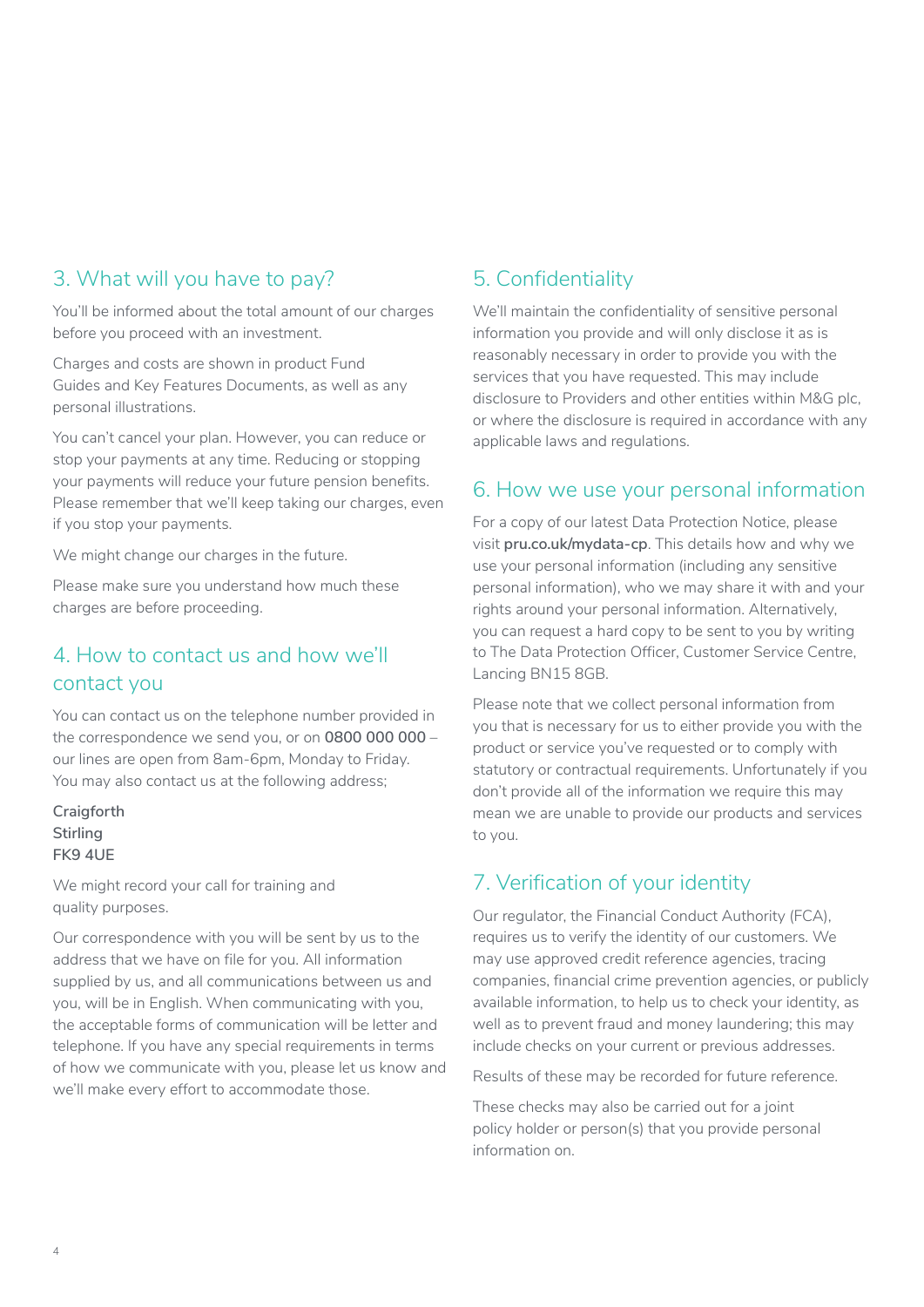<span id="page-4-0"></span>Should we ever lose contact with you, we may use these agencies to verify your address to help us get back in touch. Any transfer of your personal information will always be done securely.

You authorise us to carry out electronic identification checks and, where required, you will provide us with other documentary evidence of your identity that we (or a Provider) may reasonably request.

You're obliged to provide us with true, accurate and factual information at all times.

## 8. Our responsibility to you

We'll act in good faith and with care, skill and diligence when providing you with our services. As a distributor of products, we'll provide sufficient information to enable you to make an informed decision.

We won't be responsible to you:

- (a) In the event of your breach of the terms in this Agreement (except where this was caused by us)
- (b) Where we've acted in good faith in accordance with your instructions, the terms of this Agreement and the FCA Rules.
- (c) For the actions of a Provider or any information given to you about a Product by someone other than Prudential (although we may assist you in your dealings with a Provider as part of the services); or
- (d) For any failure or delay in providing the services if such a failure or delay is due to any cause that is beyond our reasonable control.

We aren't obliged to undertake any action for you, where to do so would be illegal, unreasonable or otherwise in breach of the FCA Rules.

In the event that we're unable to fulfil your instructions, or where a Provider has requested further information or rejected your application, we shall seek to contact you to inform you of this and to take your further instructions. We won't be responsible for any loss you may suffer as consequence, except if the loss is caused by our fraud, negligence or default under the terms of this Agreement and/or the FCA Rules.

Nothing in this agreement shall: (a) exclude any liability of ours to you under any applicable laws and regulations (including the FCA Rules); or (b) remove or reduce your statutory rights in connection with our provision of the services to you.

# 9. Legal and Tax

We offer a non-advised service offering The Prudential Assurance Company Limited (PAC) products. You're responsible for the management of your legal affairs and seeking appropriate legal advice. You remain responsible for making your own financial decisions and for the management of your tax affairs, including making any application filings and payments to HM Revenue and Customs. You might need to pay tax depending on your circumstances and the options you choose. Tax rules can also change in the future.

#### 10. Amendments

We may at any time without obtaining your consent. change this Agreement to make it fairer to you or more easily understandable, or to correct a mistake (provided that the correction will not adversely affect you).

We'll notify you if we make a material change to this agreement which will have an impact on the service we provide to you.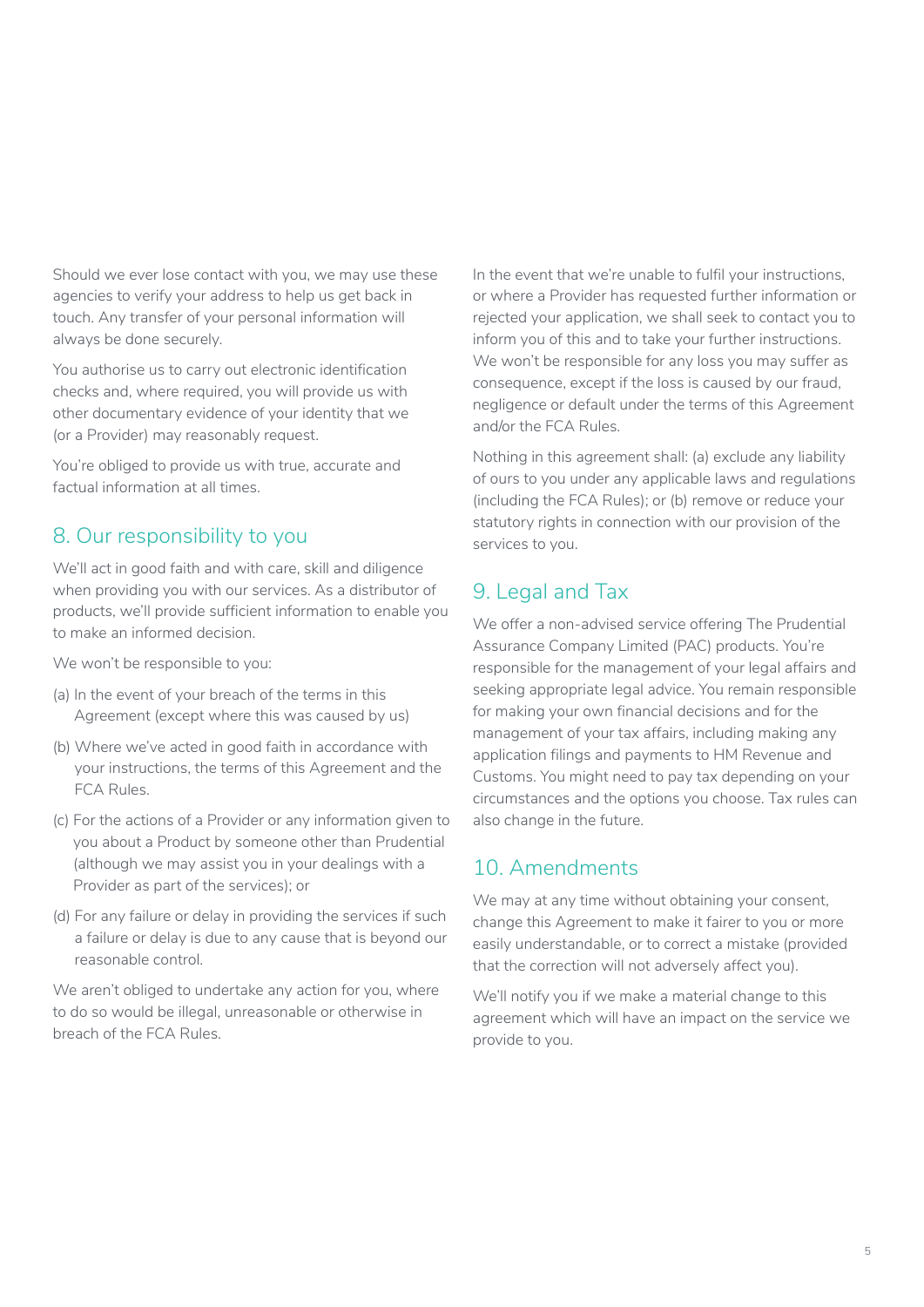# <span id="page-5-0"></span>11. Regulation

Prudential Distribution Limited, Craigforth, Stirling FK9 4UE, is authorised and regulated by the FCA under registration number 194709. You can check our regulatory status on the FCA's website at **[fca.org.uk](https://www.fca.org.uk/)** or by calling the FCA on its consumer helpline 0800 111 6768. You can write to the FCA at 12 Endeavour Square, London E20 1JN.

## 12. Your client category

We classify you as a 'retail client' under Financial Conduct Authority (FCA) rules. This means you'll receive the highest level of protection for complaints and compensation and receive information in a straightforward way.

# 13. Conflict of interest

We want to make sure that we uphold our reputation for conducting business with integrity. If we become aware that our interests may conflict with yours we will take all reasonable steps to manage it in an appropriate manner.

We have drawn up a policy to deal with any conflicts of interest. If you would like to know the full details of our Conflict of Interest Policy, please contact us using the details in section 4 "How to contact us and how we'll contact you".

# 14. Financial strength

Prudential meets regulatory standards for meeting its financial obligations. You can read our solvency and financial conditions reports at **[pru.co.uk/about\\_us](http://www.pru.co.uk/about_us)** or if you contact us using the details in section 4 "How to contact us and how we'll contact you" we can post some information to you.

# 15. Complaints and compensation

If you want to make a complaint, please contact us:

- in writing: **Complaint Resolution Prudential Lancing BN15 8GB**
- by phone: **0800 000 000**
- on our website: **[pru.co.uk](http://www.pru.co.uk)**

We might record your call for training and quality purposes.

We'll always acknowledge that we've received your complaint. Details of our complaints handling procedure can be found at: **[pru.co.uk/contact\\_us/complaint/](http://www.pru.co.uk/contact_us/complaint/)**

Our lines are open 8am-6pm, Monday-Friday.

If you cannot settle your complaint with us, you may be entitled to refer it to the Financial Ombudsman Service:

**The Financial Ombudsman Service Exchange Tower London E14 9SR**

**Telephone: 0800 023 4567**

Further information about the Financial Ombudsman Service is available from us on request or on the website: **[financial-ombudsman.org.uk](http://www.financial-ombudsman.org.uk)**

Making a complaint will not prejudice your rights to pursue a claim in the courts.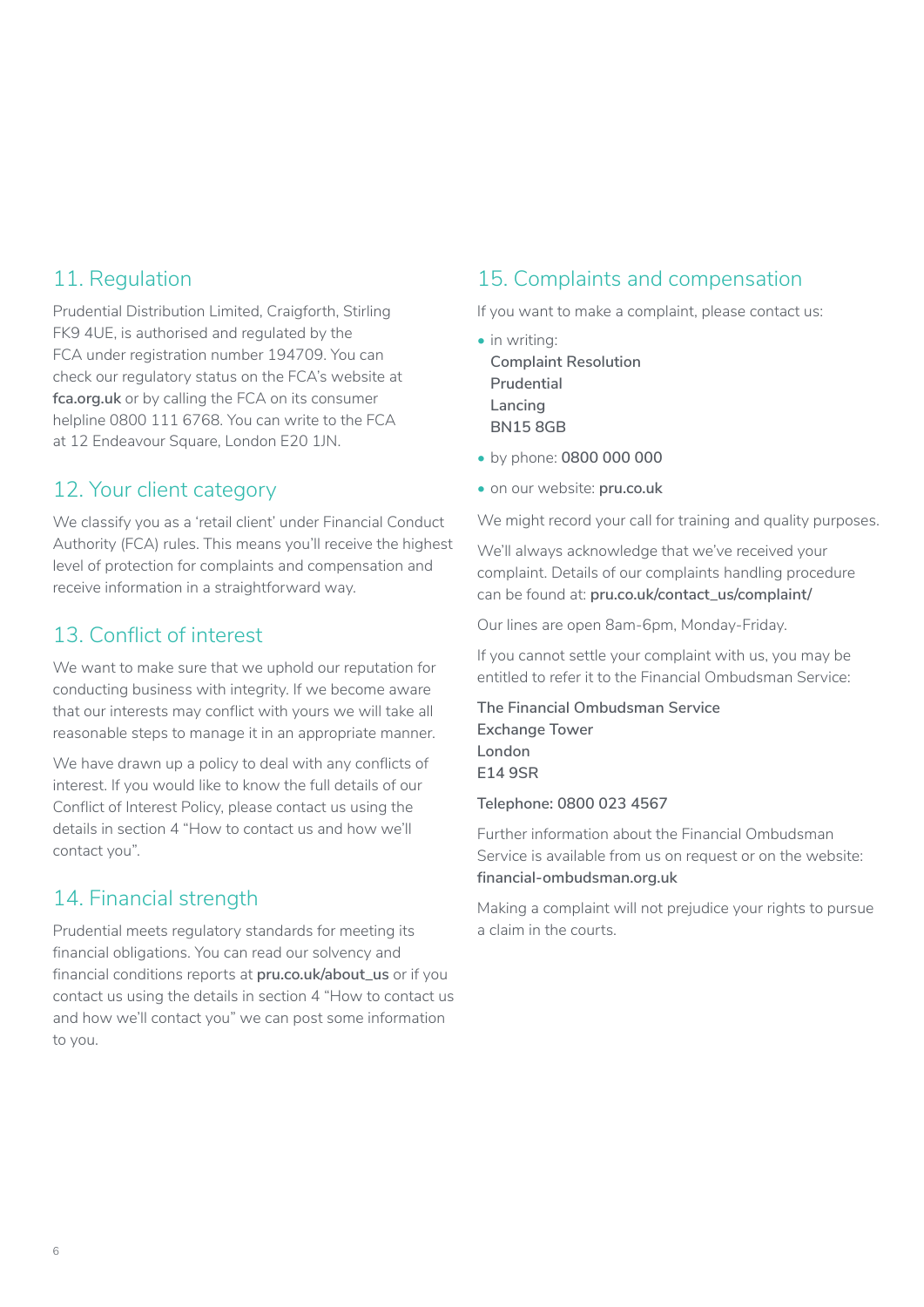<span id="page-6-0"></span>Prudential Distribution Limited is covered by the Financial Services Compensation Scheme (FSCS). This means that if we are unable to meet our liabilities to you, you may be eligible for compensation if you are within the eligibility criteria for the FSCS. This depends on the type of business and the circumstances of your claim.

Establishing the level of protection that the FSCS may provide is not a straightforward task. The FSCS may provide some protection, but it is a 'last resort' arrangement and the FSCS confirm coverage on a case by case basis. Any opinion that we've expressed as to the potential degree of protection provided by the FSCS is based on our understanding of the rules as they currently stand and may be subject to change. You should contact the FSCS for advice.

Further details about the FSCS is available from us on request and on the FSCS's website: **[fscs.org.uk](http://www.fscs.org.uk)** 

This is our standard client agreement upon which we intend to rely. For your own benefit and protection you should read these terms carefully. You must let us know if you don't agree with them as we will otherwise assume you have. If you don't understand any point please ask for further information.

# 16. Risks

The value of your investment can go down as well as up so you might get back less than you put in.

Specific risk warnings relevant to the investments you select will be covered with you before you take out your plan. They will also be explained in the relevant documentation provided to you.

You'll be responsible for deciding if the products and investments we offer are suitable for you and that they meet your demands and needs. It's important that if you have any questions about the risk related to this service, or the products available, you should ensure you get answers to these before you proceed.

# 17. Governing law

This agreement is governed by and shall be construed in accordance with English law. The English Courts will have exclusive jurisdiction to settle any disputes or claims which may arise out of or in connection with this Agreement.

The information contained in this Agreement is based on our understanding of current legislation and FCA practice, and could be affected by changes in legislation, regulations and practice.